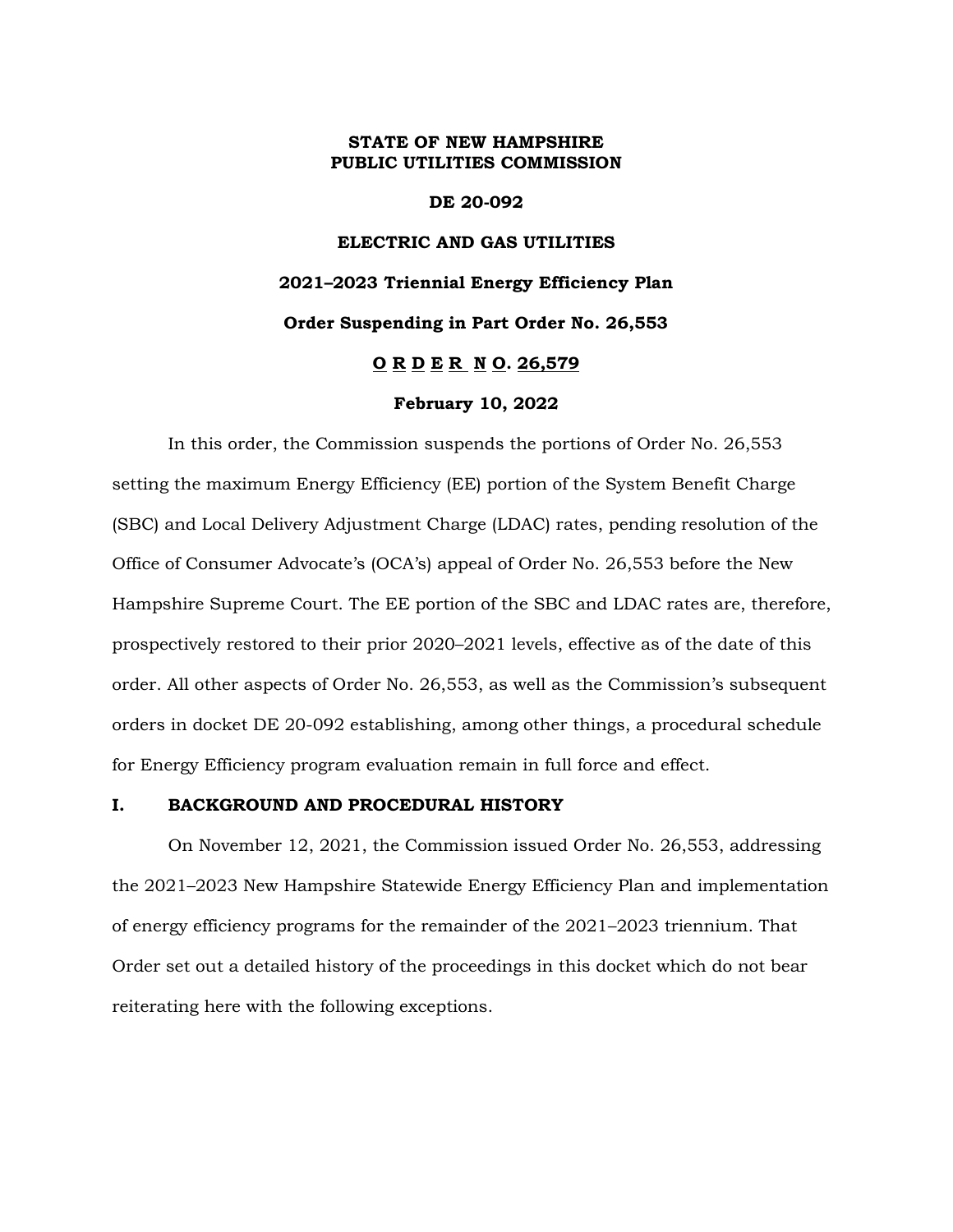Earlier in docket DE 20-092, the Commission had issued Order No. 26,440, which kept the EE portion of the SBC and LDAC rates at their 2020 levels<sup>1</sup> until the Commission was able to issue a comprehensive order on Energy Efficiency rates and programming. Order No. 26,553 comprehensively addressed rates for the remainder of the triennium, gave guidance relating to future programming, and established further process relating to the establishment of programming for the reminder of the triennium.

Relevant to this order, Order No 26,553 set the maximum EE potion of the SBC rate for all rate classes at \$0.00373 per kWh in 2022 and \$0.00275 per kWh in 2023. It, further, set the maximum EE portion of the LDAC rate for residential customers at \$0.0476 per therm for residential customers and \$0.0326 per therm for commercial and industrial (C&I) customers as of December 1, 2021, and at \$0.0475 per therm for residential customers and \$0.0258 for C&I customers as of November 1, 2022.

The OCA and the Joint Utilities<sup>2</sup> jointly filed a timely motion for rehearing of Order No. 26,553 on December 10, 2021. The Commission granted in part and denied in part that motion on January 7, 2022. Relevant to this order, the Commission rejected the parties' arguments for rehearing the portions of Order No. 26,553 that pertained to the EE portions of the SBC and LDAC rates.

<sup>1</sup> At the time Order No. 26,440 was issued, the EE portion of the SBC rate was \$0.00528 per kWh and the EE portion of the LDAC rate was \$0.0449 for Northern Utilities, Inc. residential customers, \$0.0238 for Northern Utilities, Inc. commercial customers, \$0.0861 for Liberty Utilities (EnergyNorth Natural Gas) Corp. d/b/a Liberty Utilities residential customers, \$0.0408 for Liberty Utilities (EnergyNorth Natural Gas) Corp. d/b/a Liberty Utilities commercial customers.

<sup>2</sup> The Joint Utilities are: Liberty Utilities (Granite State Electric) Corp. d/b/a Liberty Utilities; New Hampshire Electric Cooperative, Inc.; Public Service Company of New Hampshire d/b/a Eversource Energy; Unitil Energy Systems, Inc.; Liberty Utilities (EnergyNorth Natural Gas) Corp. d/b/a Liberty Utilities; and Northern Utilities, Inc.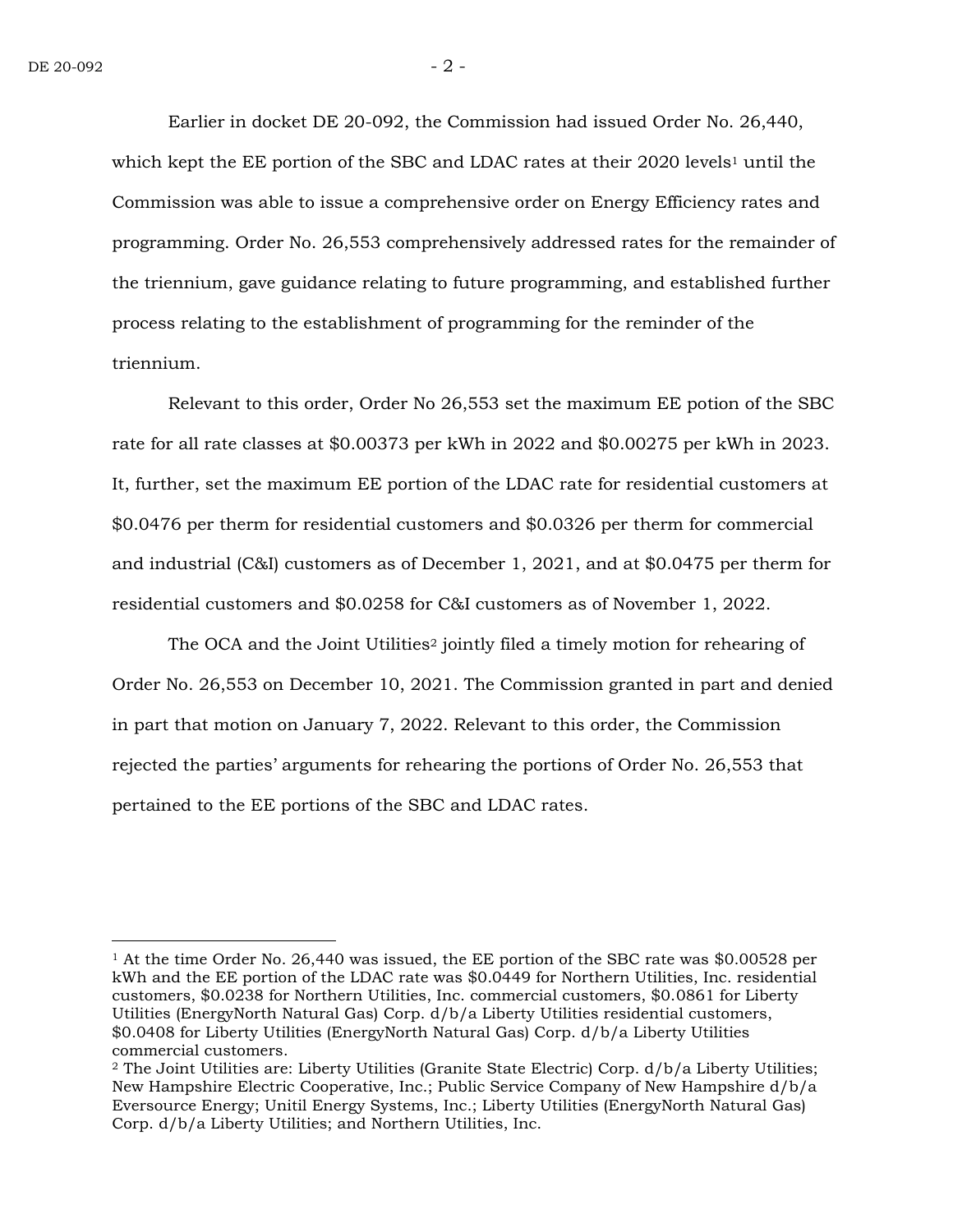On January 26, 2022, the OCA filed an appeal of Order No. 26,553 with the New Hampshire Supreme Court pursuant to RSA 541:6. It simultaneously asked the Court to stay Order No. 26,553 pending the appeal.

On February 4, 2022, the Joint Utilities filed an appeal of Order No. 26,553 with the New Hampshire Supreme Court pursuant to RSA 541:6. On February 7, the Conservation Law Foundation and Clean Energy New Hampshire, as well as LISTEN Community Services filed appeals of Order No. 26,553 with the New Hampshire Supreme Court pursuant to RSA 541:6. The Joint Utilities, the Conservation Law Foundation and Clean Energy New Hampshire, and LISTEN Community Services did not seek a stay of Order No. 26,553 pending the outcome of the appeal.

As part of the OCA's appeal, the Commission, and the OCA proposed to resolve issues relating to the OCA's request for stay through settlement. In settlement of the OCA's motion to stay, the SBC and LDAC rates shall revert to their tariffed rates effective at the time Order No. 26,553 was issued, and the OCA will withdraw its request for stay.

#### **II. COMMISSION ANALYSIS**

Although the Commission has no reason to question the process by which it arrived at the rate reductions established by Order No. 26,553, nor to question its ultimate conclusions on the merits of those rates, the Commission nonetheless finds it just and reasonable and in the public interest to approve the terms of a settlement agreement negotiated by the Department of Justice pending the appeals of Order No. 26,553. Thus, those portions of Order No. 26,553 that reduced the maximum EE portion of the SBC and LDAC rates are hereby suspended pending the outcome of the appeal. The effect of this suspension is to restore the EE portion of the SBC and LDAC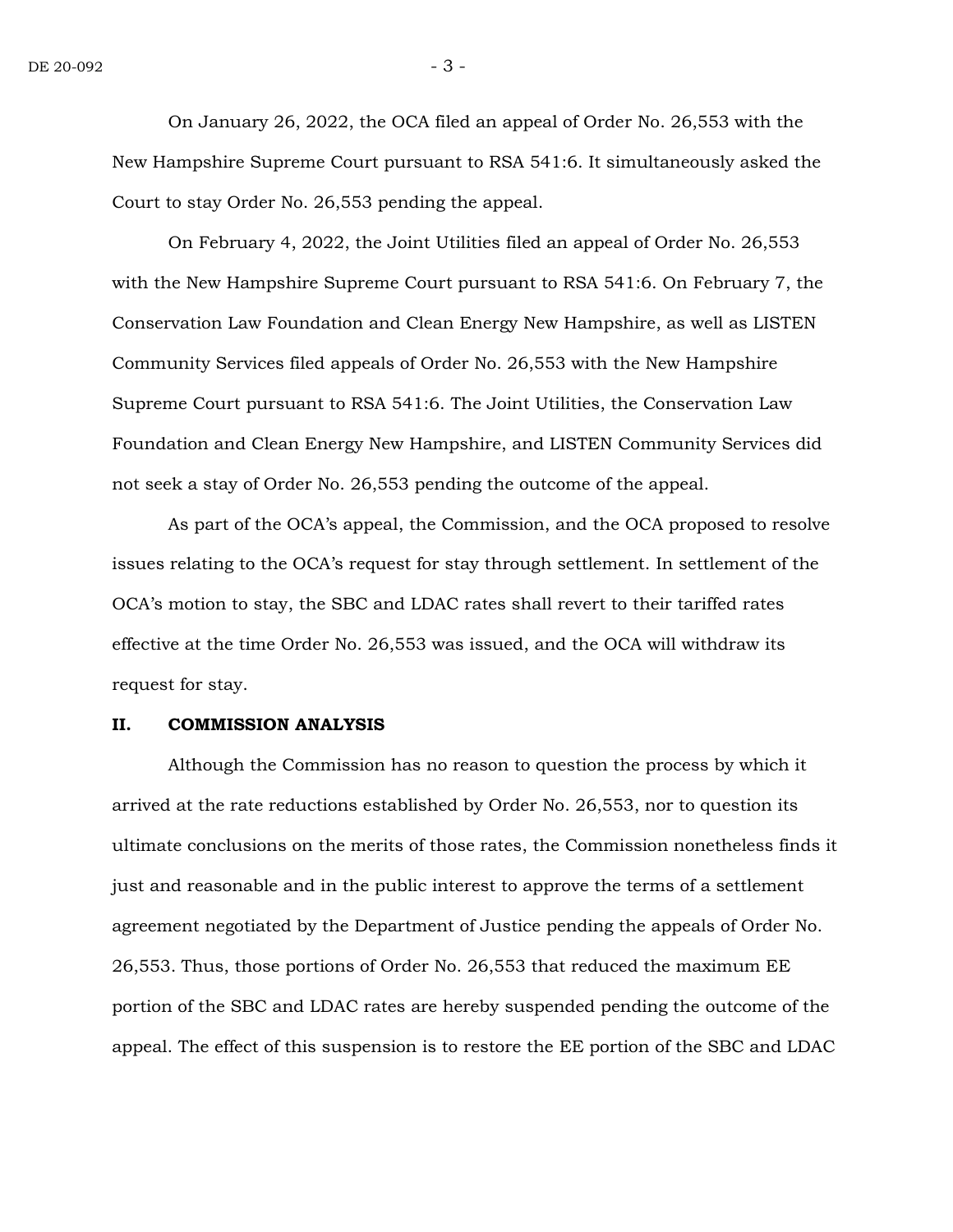rates to the 2020 levels established in the prior triennium and maintained throughout much of 2021 by Order No. 26,440.

This suspension of Order No. 26,553 is to be applied prospectively, effective, as soon as is practicable, on a service-rendered basis, as of the date of this order.

Although the OCA questions other aspects of Order No. 26,553 in its appeal, the Commission does not find it appropriate at this time to suspend any other aspect of Order No 26,553. It is crucial that the Commission continue the important work of evaluating EE program proposals to ensure that those programs are a cost-effective use of ratepayers' money. Thus, no portion of this order should be construed as altering or suspending any other aspect of Order No. 26,553, as reheard and clarified by Order No. 26,560. In addition, this order has no effect on the procedural schedule deadlines established in Order No. 26,573, which established a procedural schedule for the evaluation of future EE programming in this docket. To the extent that clarification of Order No. 26,573 is warranted in light of the rate changes directed herein, and commensurate EE programming budget changes, the Program Proposal filing due March 31, 2022 shall include an updated budget for calendar years 2022 and 2023 reflecting the actual rates in effect between January 1, 2022 and the date of this order pursuant to the rates established by Order No. 26,553; the rates authorized herein, effective the date of this order; and any other future changes based on new statutory directives, if any.

#### **Based upon the foregoing, it is hereby**

**ORDERED**, that the portions of Order No. 26,553 reducing the maximum EE portion of the SBC and LDAC rates from their 2020-2021 levels are hereby suspended, resulting in the EE portion of the SBC rate increasing to \$0.00528 per kWh for each of the Joint Utilities, the EE portion of the LDAC rate increasing to \$0.0449 per therm for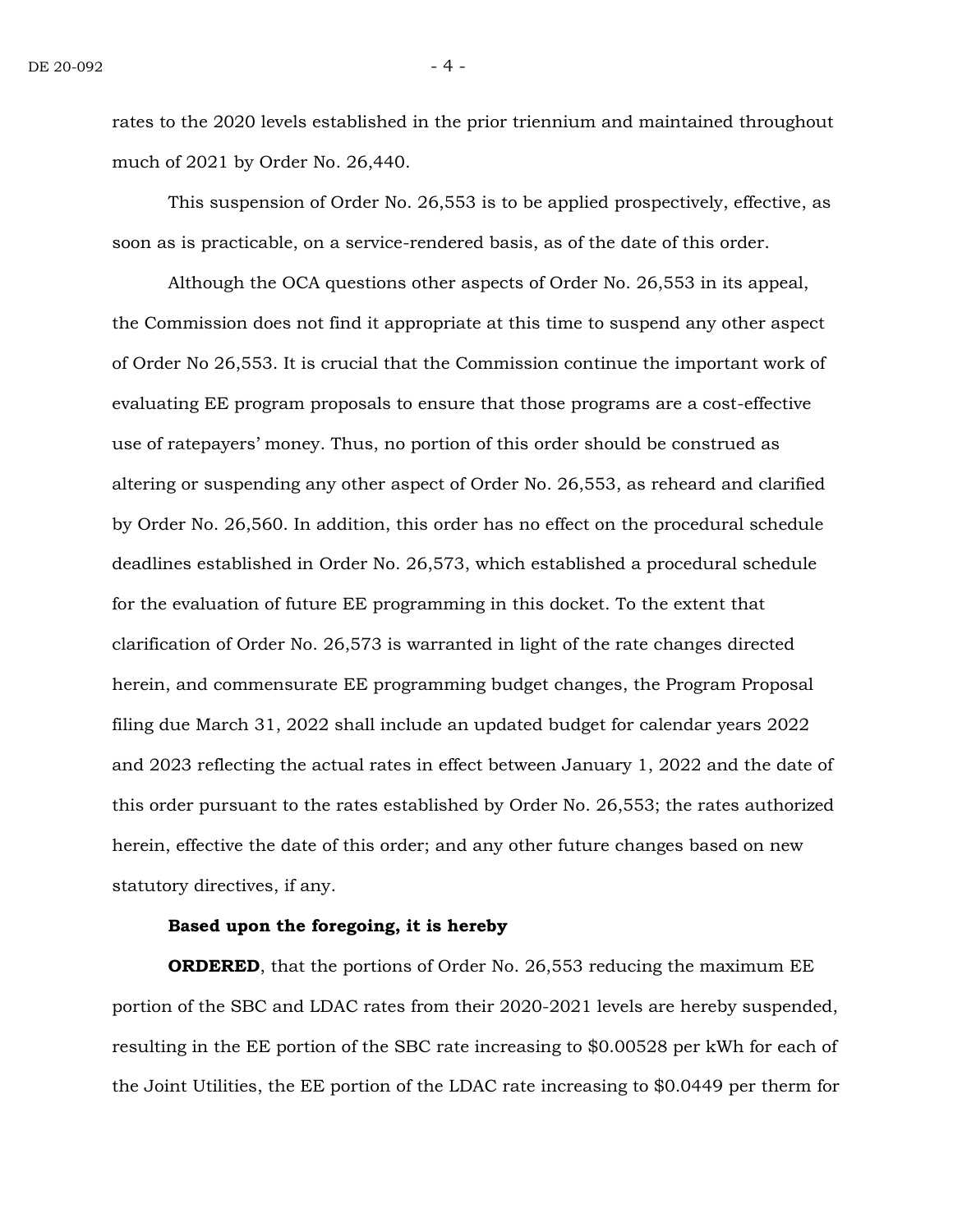Northern Utilities, Inc. residential customers, \$0.0238 per therm for Northern Utilities, Inc. commercial customers, \$0.0861 per therm for Liberty Utilities (EnergyNorth Natural Gas) Corp. d/b/a Liberty Utilities residential customers, and \$0.0408 per therm for Liberty Utilities (EnergyNorth Natural Gas) Corp. d/b/a Liberty Utilities commercial customers, such suspension to apply prospectively and effective, as soon as is practicable, on a service-rendered basis, as of the date of this order; and it is

**FURTHER ORDERED,** that all other aspects of Order No. 26,553, as reheard and clarified by Order No. 26,560, remain in full force and effect; and it is

**FURTHER ORDERED**, that all other orders of the Commission in docket DE 20-092 subsequent to Order No. 26,553 remain in full force and effect; and it is

**FURTHER ORDERED**, that that the Joint Utilities shall file annotated and clean versions of their compliance tariffs within 15 days of this order.

By order of the Public Utilities Commission of New Hampshire this tenth day of February, 2022.

Daniel C. Goldner Chairman

Pradip K. Chattopadhyay Commissioner

Anne Ross Special Commissioner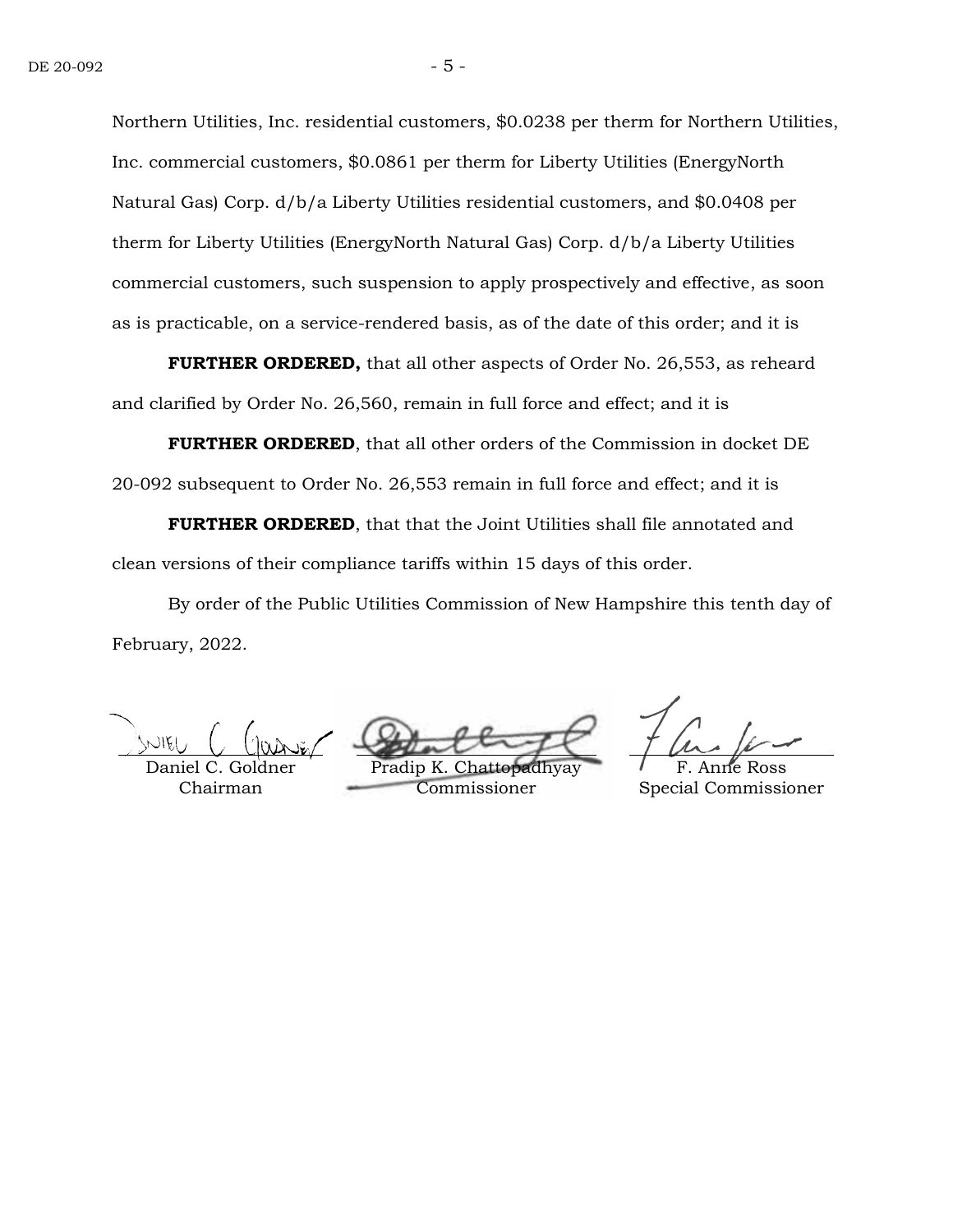## Service List - Docket Related

### *Docket# : 20-092*

### *Printed: 2/10/2022*

Email Addresses

ClerksOffice@puc.nh.gov nhregulatory@eversource.com asbury@unitil.com Scott.T.Balise@energy.nh.gov kelly@cleanenergynh.org rburke@nhla.org rburke@nhla.org john.butler@eversource.com carroll@unitil.com brandy.chambers@eversource.com jessica.chiavara@eversource.com rclouthier@snhs.org gary.m.cronin@energy.nh.gov mdean@mdeanlaw.net julianne.m.desmet@oca.nh.gov paul.b.dexter@energy.nh.gov downesm@unitil.com kimberly.dragoo@libertyutilities.com jay.e.dudley@energy.nh.gov tracy.dyke-redmond@eversource.com stephen.r.eckberg@energy.nh.gov steven.elliott@eversource.com maromilee.emerick@eversource.com eemerson@primmer.com erin.engstrom@eversource.com sam@cleanenergynh.org joseph.fontaine@des.nh.gov thomas.c.frantz@energy.nh.gov tomas.fuller@eversource.com josie.gage@oca.nh.gov sgeiger@orr-reno.com genestj@unitil.com gouldingc@unitil.com dhill@energyfuturesgroup.com jarvis@unitil.com